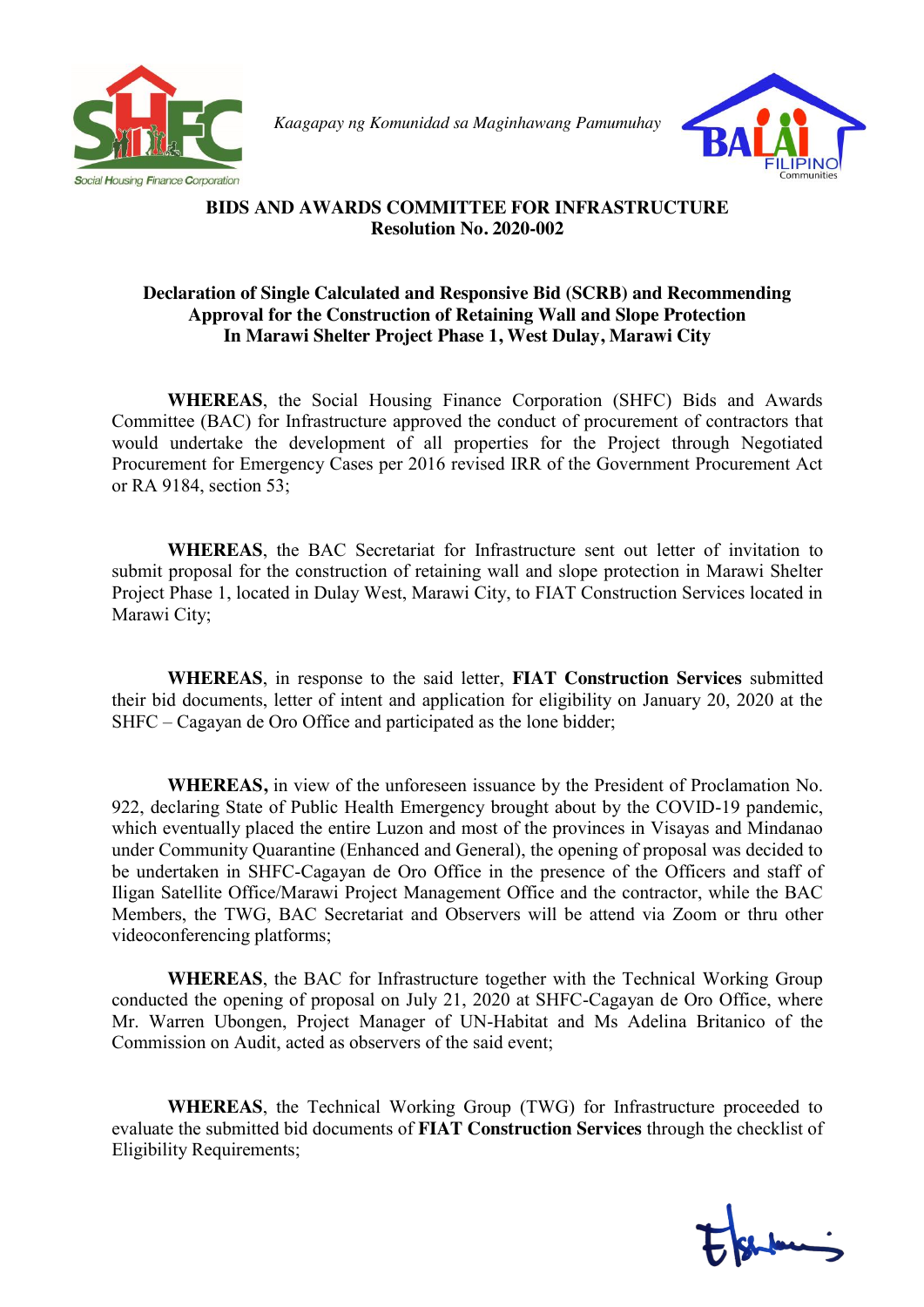**WHEREAS**, due to inaccessibility to printing services during the community quarantine in the cities of Marawi and Iligan, the FIAT Construction Services were unable to include detailed blue print plans of the retaining wall and slope protection measure;

**WHEREAS**, the BAC members decided to extend the submission of the detailed plans of the retaining wall and slope protection until July 23, 2020, 5:00 PM, on the merits that the FIAT Construction Services has already submitted the said plans through the email prior to the opening of the proposal, and the very satisfactory performance of the same in the development of the Marawi Shelter Project Phase 1;

**WHEREAS**, the financial proposal of **FIAT Construction Services** was found to be compliant and within the Approved Budget of the Contract, such that;

> Approved Budget of the Contract (ABC) – Twelve Million Eight Hundred Forty-Four Thousand Four Hundred Fifty Pesos Only (Php12,844,450.00)

> Bid Amount (As Read) – Twelve Million Eight Hundred Thousand Eight Hundred Forty-Nine Pesos and 43/100 (Php12,800,849.43)

**WHEREAS**, the BAC Members instructed the Iligan Satellite Office/Marawi Project Management Office to assist the TWG in the conduct of Post Qualification Evaluation upon submission of the detailed plans by the FIAT Constructions Services;

**WHEREAS**, on July 24, 2020, the technical staff of the Iligan Satellite Office/Marawi Project Management Office validated all the submitted bid documents and found the technical and financial requirements to be responsive to the requirements for the construction of retaining wall and slope protection, as confirmed by the Technical Working Group;

**NOW THEREFORE**, that the members of the Bids and Awards Committee (BAC) for Infrastructure, be it resolved as it is hereby resolved;

- a) To declare **FIAT Construction Services** as the Bidder with the Single Calculated and Responsive Bid for the Negotiated Procurement for the construction of retaining wall and slope protection in Marawi Shelter Project Phase 1;
- b) To recommend for the approval of the Head of Procuring Entity (HOPE) the foregoing findings; and
- c) To recommend for the approval of the SHFC Board of Directors the award of contract to the **FIAT Construction Services**.

BAC for Infrastructure Resolution No. 2020-002 Page **2** of **3**